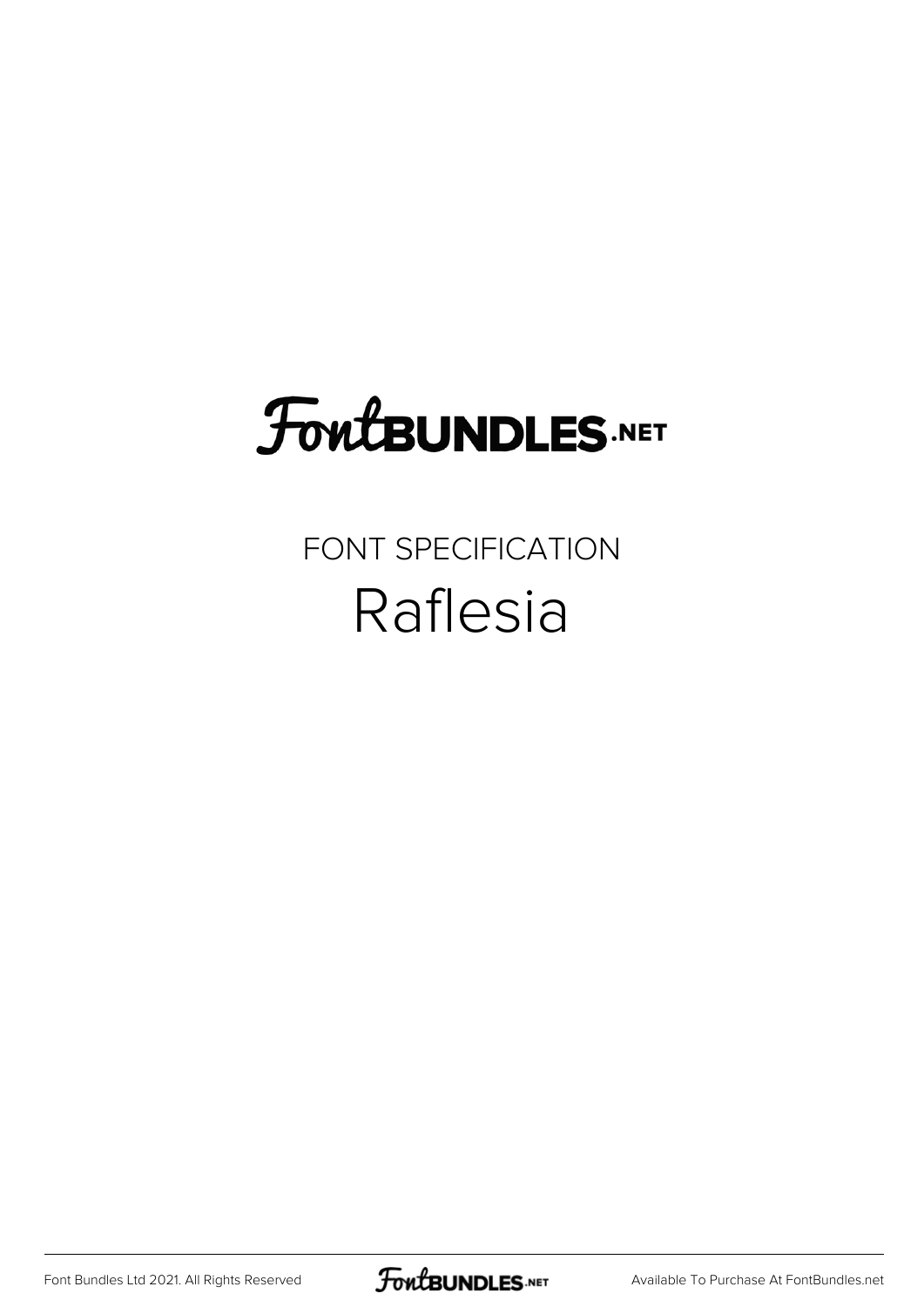#### Raflesia - Regular

**Uppercase Characters** 

### ABCDEFGHIJKLMNOPQ **RSTUVWXY7**

Lowercase Characters

## abcdefghijklmnopqrstvv WXUZ

Numbers

#### 0123456789

**Punctuation and Symbols** 

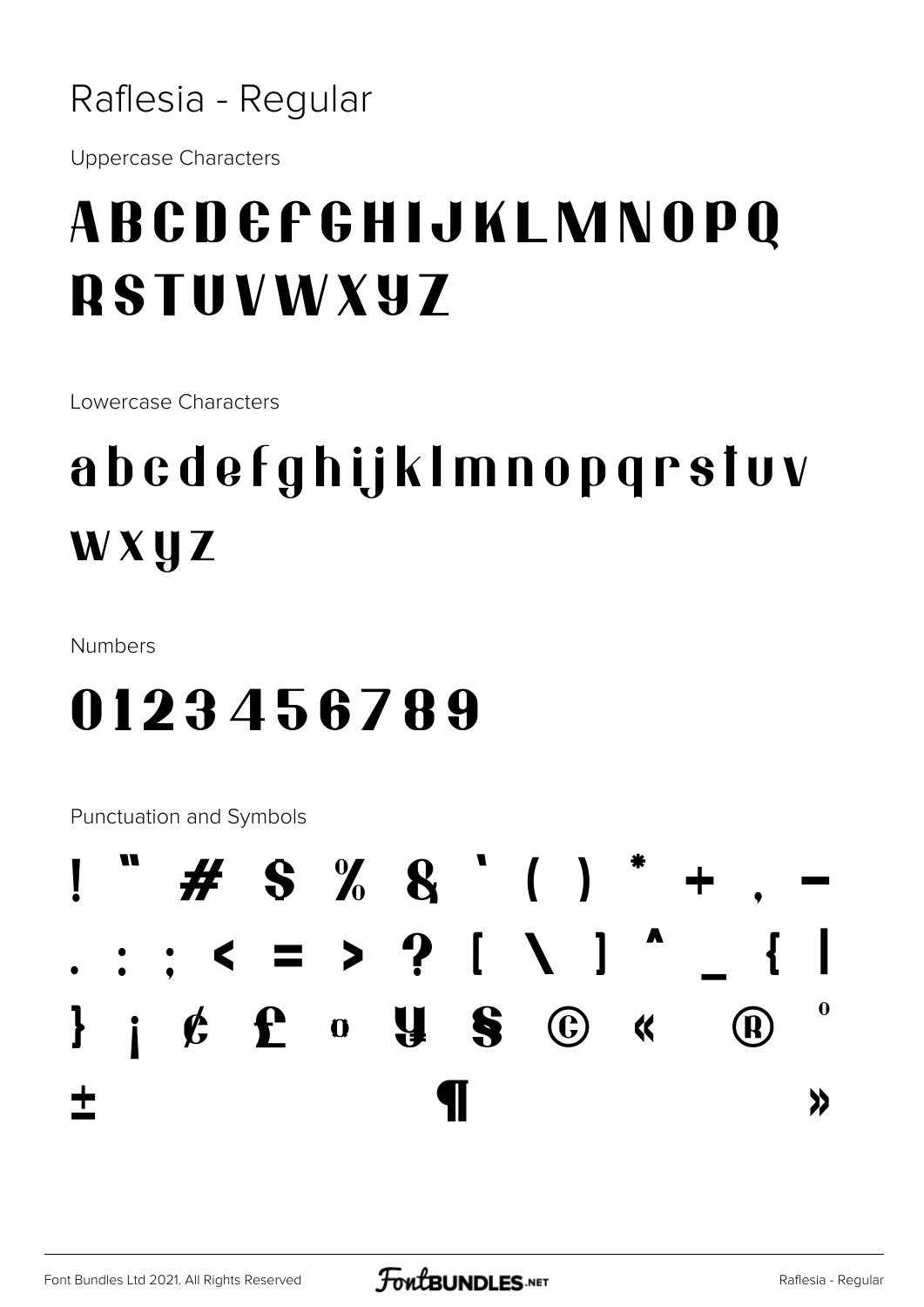All Other Glyphs